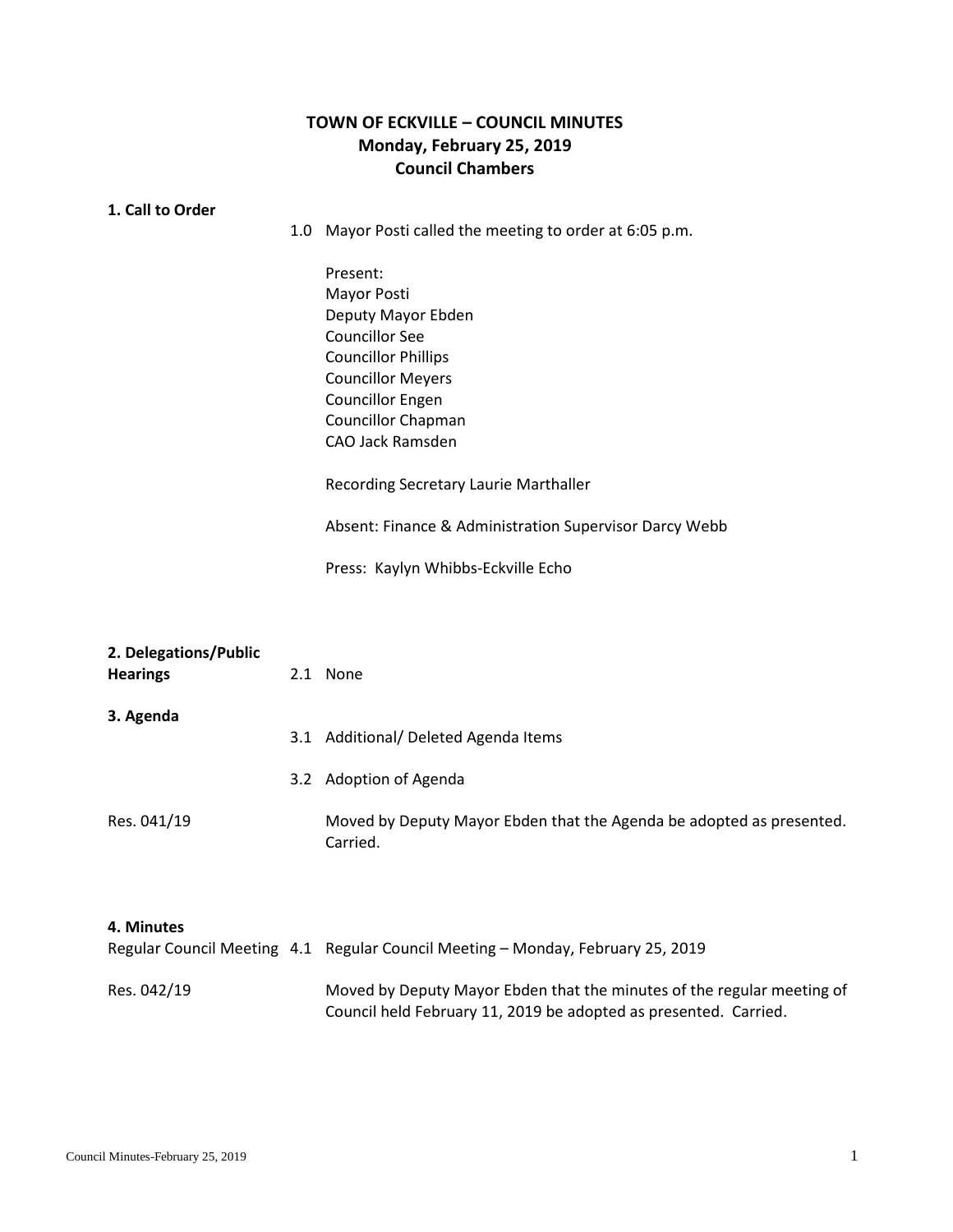| 5. Action Items<br><b>Request for Decision-</b><br>Parkland Airshed<br>Management Zone<br>Membership     |     | 5.1 Council discussed the benefits of belonging to the Parkland Airshed Management<br>Zone.                                                                                                                                                                                                                   |
|----------------------------------------------------------------------------------------------------------|-----|---------------------------------------------------------------------------------------------------------------------------------------------------------------------------------------------------------------------------------------------------------------------------------------------------------------|
| Res. 043/19                                                                                              |     | Moved by Councillor Engen that the Town of Eckville accept the information as<br>presented and decline membership at this time. Carried.                                                                                                                                                                      |
| Request for Decision-<br>Proposed Amendment to<br><b>Overtime Policy</b><br>Res. 044/19                  |     | 5.2 Council discussed the proposed changes to the Overtime Policy.                                                                                                                                                                                                                                            |
|                                                                                                          |     | Moved by Councillor Engen that the proposed changes to Section 5- Overtime of<br>Personnel Policy #1906 be amended as per the proposal presented by<br>Administration. Carried.                                                                                                                               |
| Request for Decision-<br><b>Prosed Moving Council</b><br>meeting dates for April,<br>2019<br>Res. 045/19 |     | 5.3 Council discussed the options regarding changing meeting dates of Council<br>Meetings for the month of April, 2019.                                                                                                                                                                                       |
|                                                                                                          |     | Moved by Deputy Mayor Ebden that the Council meeting dates for April 2019<br>stay as initially set. Carried.                                                                                                                                                                                                  |
| Request for Discussion on 5.4<br>selling of new<br><b>Manufactured Home</b>                              |     | Council discussed options of hiring a Realtor or selling the new Manufactured<br>Home privately.                                                                                                                                                                                                              |
| Res. 046/19                                                                                              |     | Moved by Councillor Chapman that the Town of Eckville Administration will<br>advertise and attempt to sell the new Manufactured Home at 5328 59 Avenue<br>privately. Carried.                                                                                                                                 |
| set meeting date for<br><b>Municipal Emergency</b><br><b>Advisory Committee</b><br>Res. 047/19           |     | Request for Decision-to 5.5 Meeting dates were discussed by Council.                                                                                                                                                                                                                                          |
|                                                                                                          |     | Moved by Councillor Meyers that the Municipal Emergency Advisory Committee<br>meeting be set for March 11, 2019 prior to regular Council Meeting at 6:00pm.<br>Carried.                                                                                                                                       |
| Request for Decision-<br><b>Eckville Municipal Library</b><br>Board-Volunteer<br>Approval                | 5.6 | Council discussed the extent of terms and the candidates.                                                                                                                                                                                                                                                     |
| Res. 048/19                                                                                              |     | Moved by Deputy Mayor Ebden that Garth Yeomans' appointment be extended<br>to December 31, 2020. Pam Carritt's appointment be extended to December 31,<br>2021. And that Geri Gordon be appointed to the Eckville Municipal Library Board<br>for a three year term, commencing on February 25, 2019. Carried. |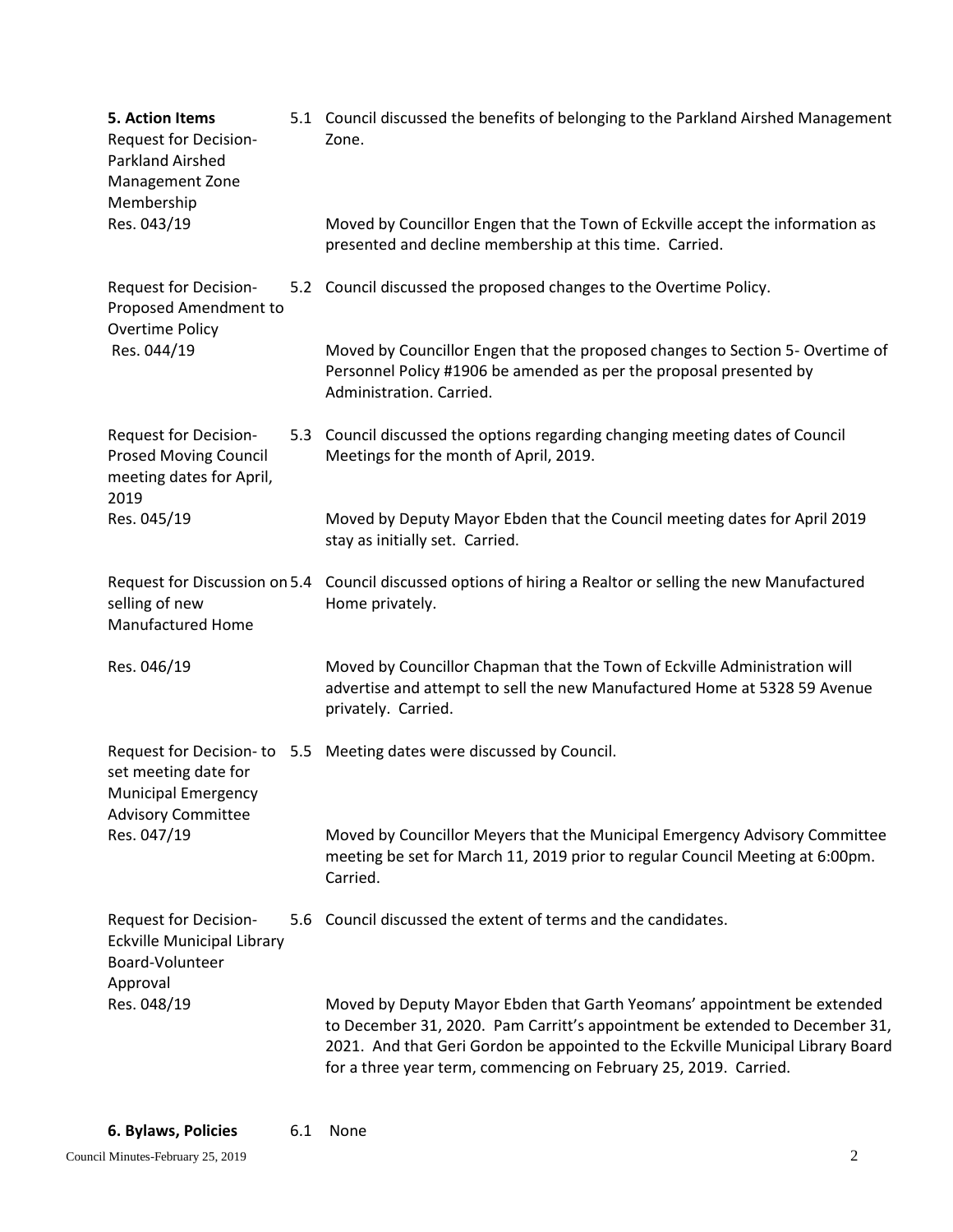| 7. Reports                                     |  | 7.1 Management Report-February 25, 2019.                                                                                                                                                                       |
|------------------------------------------------|--|----------------------------------------------------------------------------------------------------------------------------------------------------------------------------------------------------------------|
| Res. 049/19                                    |  | Moved by Councillor Engen that the Management Report for February 25, 2019<br>be accepted as presented. Carried.                                                                                               |
|                                                |  | 7.2 Financial Reports - AP Report for February 22, 2019.                                                                                                                                                       |
| Res. 050/19                                    |  | Moved by Councillor Phillips to accept the Financial Report for information as<br>presented. Carried.                                                                                                          |
| 8. Committee, Board<br><b>Reports</b>          |  | 8.1 Deputy Mayor Ebden attended the Library Board meeting, Curling Club meeting.                                                                                                                               |
|                                                |  | Councillor Meyers attended the RMRF seminar in Airdrie. He also has a<br>Emergency board meeting coming up.                                                                                                    |
|                                                |  | Councillor Engen attended the Brownlee LLP seminar in Edmonton.                                                                                                                                                |
|                                                |  | Councillor Phillips attended the Eckville Community Centre board meeting and<br>the FCSS meeting.                                                                                                              |
|                                                |  | Councillor See attended the Arena Board meeting, and have moved the date of<br>the Bullarena to May 3, 2019. He also attended the Recreation Boards movie<br>that was shown at the Friendship Centre.          |
|                                                |  | Mayor Posti suggested moving the Municipal Breakfast to May 4, 2019 to<br>coincide with the Bullarena. Mayor Posti and Terry Engen attended a meeting at<br>the Friendship Centre on behalf of the Ag society. |
| Res. 051/19                                    |  | Moved by Councillor Meyers that the Committee, Board Reports be accepted for<br>information as presented. Carried.                                                                                             |
| 9. Correspondence,<br><b>Information Items</b> |  | 9.1 Mayor Posti read the letter from the Alberta Municipal Affairs on the 2018<br>Budget for information as presented.                                                                                         |
| <b>Special Events</b>                          |  | 10. Seminars, Meetings, 10.1 Red Deer Home Show March 15-17, 2019 sign-up sheet.<br>10.2 Mayor Posti to attend Mayor's Prayer Breakfast in Red Deer.                                                           |
| Res. 052/19                                    |  | Moved by Councillor Engen to accept Seminars, Meetings, Special Events for<br>information as presented. Carried.                                                                                               |
|                                                |  | Mayor Posti called for a five minute break at 7:28pm.                                                                                                                                                          |
|                                                |  | Press Kaylyn Whibbs from Eckville Echo left meeting at 7:30 pm.<br>Recording Secretary Laurie Marthaller left meeting at 7:33 pm.                                                                              |